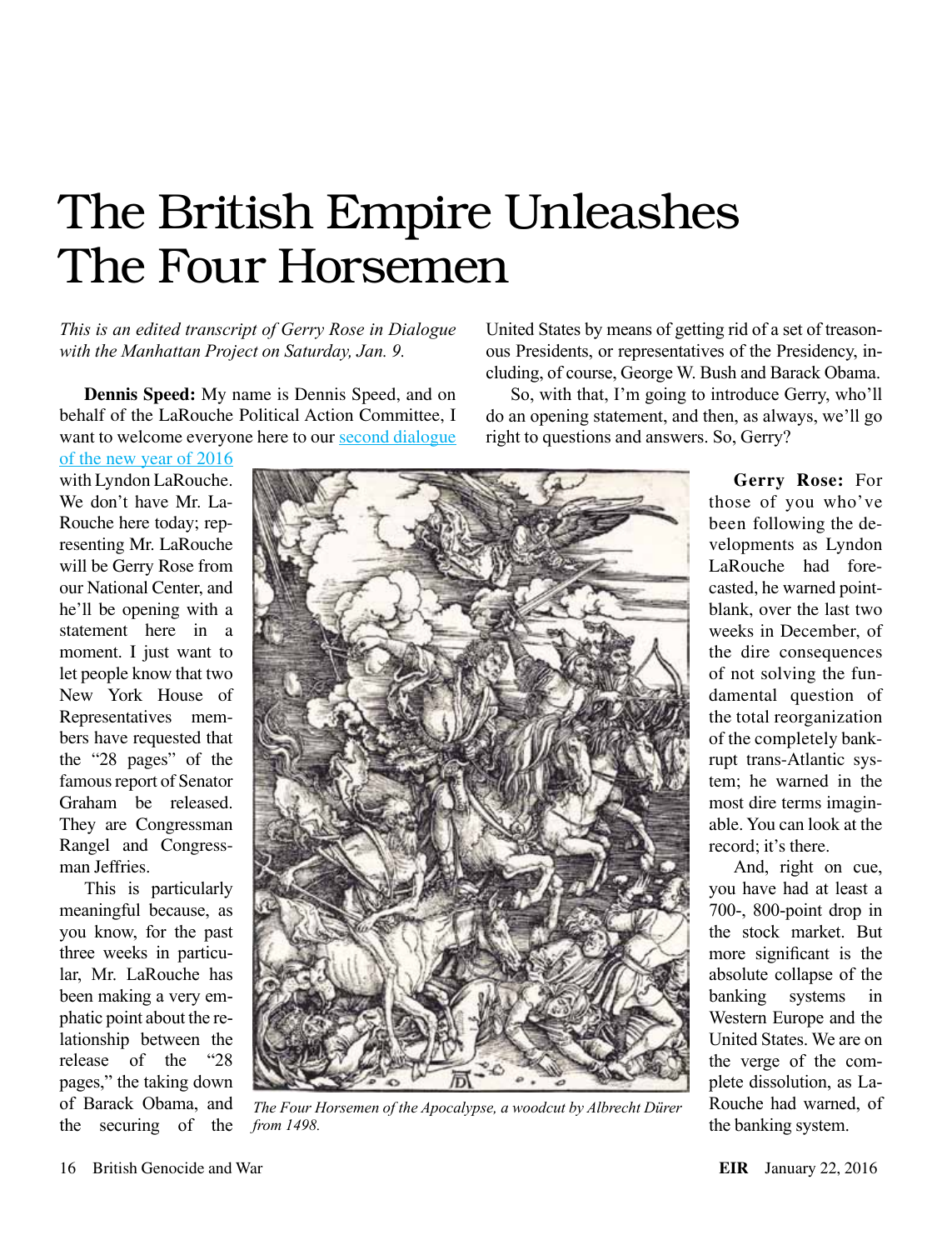Now, good riddance on some level, because it's so completely, thoroughly rotten, where there were no actual investments in the real economy. As more money was pumped into the banking system, the percentage of real investment got less and less and less. And, as we warned, this "bail-in"—even the whiff of a "bail-in" which actually occurred in several banks in Italy, has completely panicked any investments, even in the banks. No one in his right mind would invest in the stocks of these banks, and no one has.

So forget about your agendas, forget about what you have projected into the future—it's gone! It is gone; you're living in a world that is precisely defined: If you do not solve the immediate crisis before us, then there will be no future.

#### **What Is a Dark Age?**

We're not saying "there's no future," but it's the moment of truth.

I want to just give a little insight that I've been working on; I've had a bit of a sickness for a while, the last six months, and I've been able to think about certain things, and look at them in a certain deep way. And I've studied in great detail what was called the Dark Age of the century of the 1300s to the 1400s.

The Dark Age itself, the actual Black Plague, occurred from 1348 to 1350, in which literally one-third to two-thirds—you know, they didn't have a census at that point—but at least one-third to two-thirds of the population of Europe was completely wiped out by the Plague itself.

And it's very reminiscent of the Four Horsemen of the Apocalypse; all of you have heard about that. But, as you think about it, what are we really facing here? It's war, famine, disease, and, what everybody forgets, death.

Now, that would seem redundant, but it's not. It's not because the Four Horsemen of the Apocalypse come all at once; they don't come in a sequence: First, you get disease, then you get famine, then you get war, then you get death. It doesn't occur that way.

Look at the reality of what we're facing. The commitment of the British Empire to the depopulation of this planet: the open, explicit commitment of Obama to war; you remember the outbreaks of the ebola crisis, and other kinds of things. We are on a precipice.

That doesn't mean we can't solve it, but it means that if you're thinking about what your future will be, if we don't solve this, I can tell you. I've studied it. There's no question about it: You will get a combination of war, famine, disease, and death. That's the reality of the situation. We're not trying to be apocalyptic, but the crisis is of an apocalyptic nature!

And therefore, we must eliminate the combination of factors which are causing this threat: By solving the banking system crisis with a total bankruptcy reorganization around Glass-Steagall we can bring down Wall Street, and bring down the British Empire, which runs Obama.

They are all commited to depopulating this planet.

And finally, the actual genius of this century, one of the most extraordinary geniuses—Lyn doesn't talk about it, because he's the one who's usually here, and he doesn't talk about it. But we have on this planet, in this country, *the* greatest genius of this century. And there have only been two: Albert Einstein, and him. He wouldn't say that. He's extremely humble, but he is.

We actually have presented, in the most profound, clear way in the history of mankind—and I've studied it, so I speak with a certain authority here—what the actual solutions are to this crisis. But not just solutions as formal, programmatic things, but with the fighting will of Joan of Arc in facing this crisis, to actually bring down the enemy of mankind. So, with that, I open it up for questions.

**Question:** Hi, Gerry. Hello to everyone listening. Start with what I tuned into last night's webcast; I caught most of it, especially Megan Beets; I missed the early part of Jeff Steinberg's presentation. But, how do you deal with everything Jeff had to say? And then, here comes Megan. And so that was very useful to help me to continue to make that connection. That can be easily severed, and I'll tell you why.

In our work around Congress, I had mentioned that one of the junior staff, or administrative assistants, was present at a presentation that we gave; it was very thorough, ran for about 35 minutes. And, afterwards, we engaged one of the assistants in the hallway and invited her to the chorus.

And, indeed, this past Thursday, a number of new people,—I don't know the exact number, but a striking number,—came to the chorus rehearsal for the first time. She was late, but she came and got to observe some things, and at least got an idea, some sense of what was going on, in particular by John's [Siger-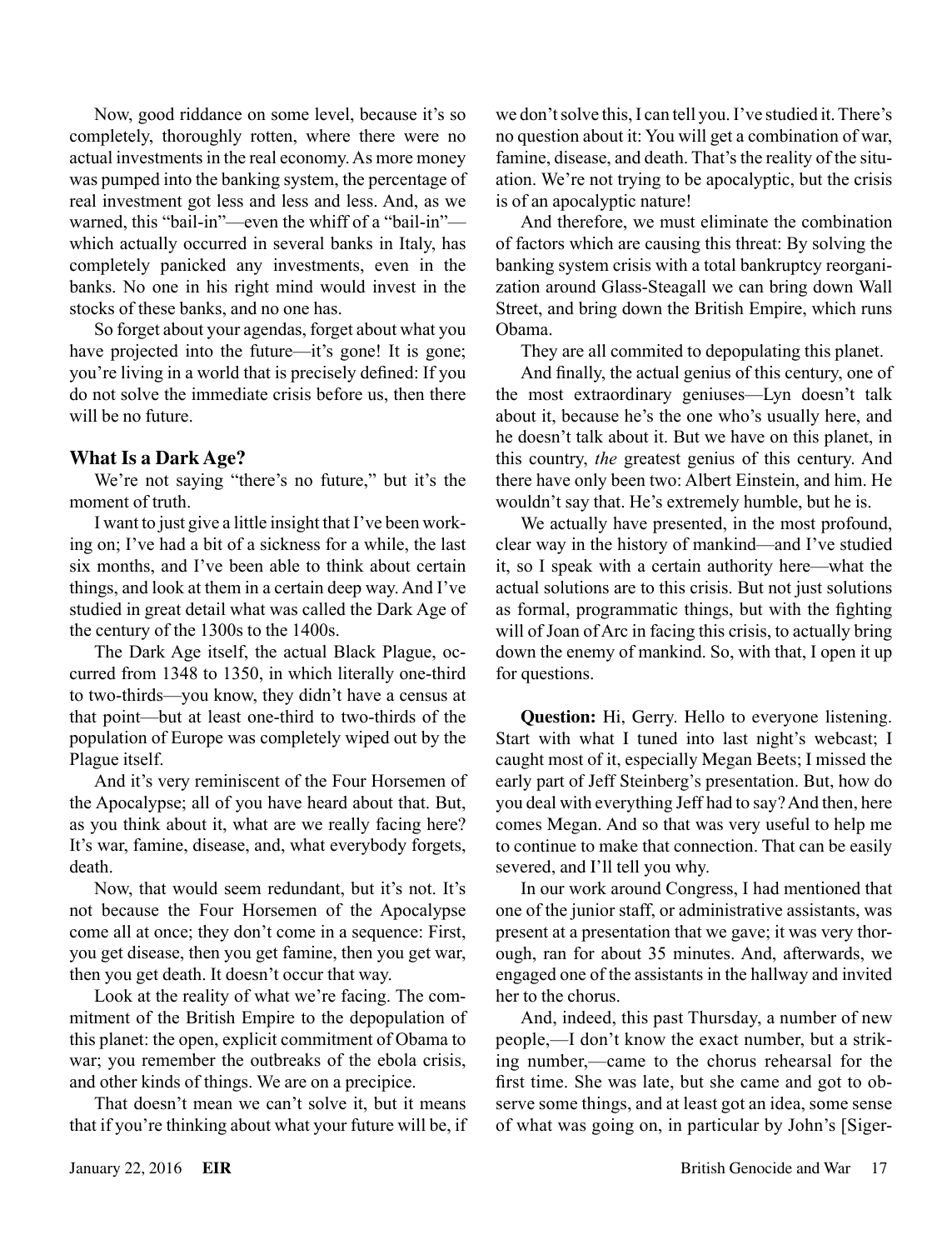son] comments. And, afterwards in conversation, we greeted one another, but she was having discussions; one of the members invited her and a boyfriend to this Saturday meeting.

And frankly, I freaked out. I said "Oh, wait! This was a Congressional representative!" I broke exactly that relationship that Jeff and Megan were establishing. I panicked. I said, "No, we won't do the music; we'll do that later!"

Of course, it's so silly, and I'd realized it about a half hour later. But that's what happened.

And so, it's easy to say, "I have the [Manhattan Project](http://larouchepub.com/other/2015/4248what_is_manhtn_project.html) down pat," until something happens, and then you realize you don't. So, that was the right thing to do, and we need to do that. And, as we move into the next round—now we're doing these e-mails and tracking people down in Congress here, and we'll meet about that

after this meeting here. It's something that just struck me about how I needed that webcast, and to break through those fears. Because I literally was like, "Uh no! That's wrong!"

No, that's exactly the right thing to do, and the only way out, is to invite people to get better.

#### **Genius and Courage**

**Rose:** I've always appreciated your insights, because they come from an examination of the fear factors we're up against. Because they are subjective.

We tend to hold on to an idea that somehow "there's going to be a future." We do. We say, "Okay, what's my fallback option?" That's what everybody does. "And, so therefore, let's save something for the future."

The real question on the table is, we have to *create* the future.

I reference this Joan of Arc question, because, France—for 100 years—had no leaders for one hundred years. Now Barbara Tuchman made a mistake when she said: Well, it got so bad, it finally got good. No, it got worse, and worse, and worse. You couldn't imagine—it just got worse! The whole century got worse. As bad as the Black Death was, the wars that ensued, and the locust phenomenon of these marauding armies, just looting everything like locusts! *It was a disaster!*



*Lyndon LaRouche returned to the National Press Club on Nov. 2, 2012 in an EIR press conference entitled "Benghazi 9/11: Obama's Impeachable Crimes."*

It took the Maid of Orleans, as Schiller identifies, with the actual quality of courage. You see, genius has a quality of courage to it. You cannot be a genius, if you're not prepared to risk the hatred, the fear, of everyone around you.

Joan of Arc was a 14-year-old woman who said, "I will save France." And she did. There was *no doubt* in her mind that her mission, no matter what, was to *save her nation* from the locusts that had taken it over. They couldn't even appoint their own King! It was a British king; the British have been bad for a long time, by the way.

And what you're reflecting, which I've always appreciated, is these fear factors; this is why Lyn is so hard on his membership,—you may have noticed that. Why is he so hard on his membership? Because it's precisely the quality of courage that defines genius, real genius.

Albert Einstein was surrounded at the Solvay Conference. And everybody was saying, "You can't prove this!" And he said, "I can, and I'm right." He was surrounded by the scientific establishment of all of Europe, and he never gave an inch.

LaRouche is surrounded by unbelievable fear at best, and the British Empire at worst. And, as you know, he has never once succumbed to these kinds of personal fear factors. Never once. It's extraordinary. And that's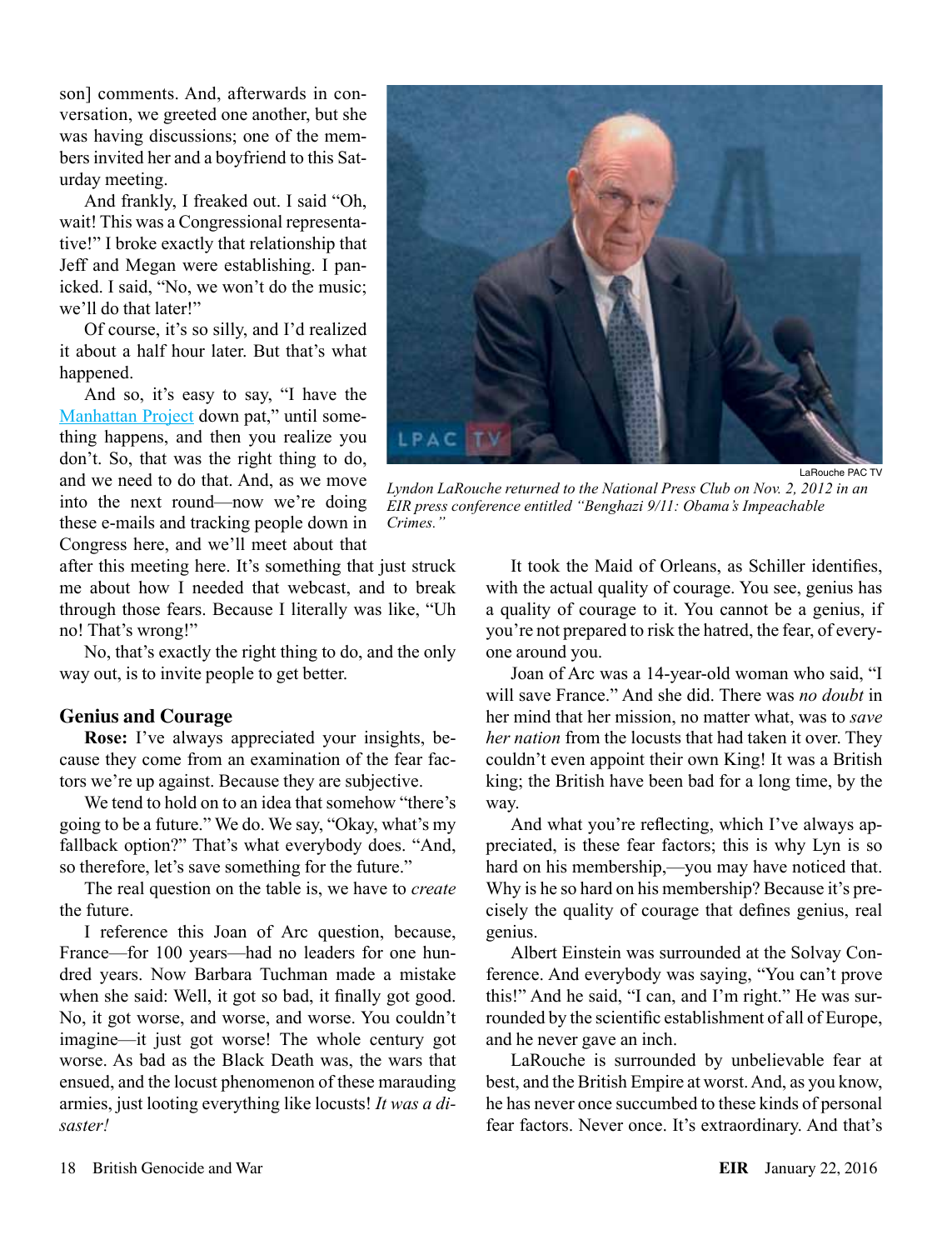why we have an option now to actually solve the problem.

Ironically, the only reason the King of France, the Dauphin, listened to this 14-year-old woman who said, "I can save you," is because there were no other options. And right now, the Congress has no options: We're the only option they've got.

And because we're clear, it's this question of a "certain trumpet." We have sounded, because of Lyn, a "certain trumpet;" it couldn't be more certain. We have to just keep absolutely sounding that louder and clearer; and as the options are gone, and the actual courage of a leadership body that we have represented,—it's not just leadership out of courage. We know what we're doing, and in fact, most of the world—China knows. I had some interesting meetings with Chinese-Americans, and they know we're right; most of the Congress knows we're right. Most of the military who are not insane, know we're right.

But I appreciate that you always raise the right question—and if people would be a little self-reflexive when they flinch—I think you've raised the right question....

### **How Are We Going to Do This?**

**Question:** I feel as if I'm in the beginning of a novel. I was minding my own business Monday, and—are you the guy I met Monday in Staten Island?

Anyway, Ben Carson came to Staten Island. And I tend to cultivate as many friends as far from me on the political spectrum as I can, and I knew a lot of them would be there. And I hung out. I didn't go up to talk to Carson at the end, although a good friend of mine did. You may have seen her; her video went viral. Rose Uscianowski; she got up to Ben Carson and said, "So you think I chose to be gay?" And that went back and forth for a minute or so, and then finally she said she's just the sweetest person, and she delivered it perfectly. She goes, "I think you're full of shit." [laughter] That's viral. You should check that out. She's been getting interviews, she's been on the front page of the paper.

Anyway. I'm stalling here because I've heard so many things. I looked at a few more LaRouche videos and this and that, this week. I certainly appreciate the study of the past, to explain what's going on now. I think it's impossible to understand anything, otherwise.

I retired four or five years ago. I started figuring out—well, even before I was retired, in the meltdown, I said, I'm going to try and figure this out. And the first thing I read was about credit default swaps, and I said, "Oops, there they go again"—some other new name. What could this be? And you read and read and-(sighs)

OK, so here's a question. OK, now when you say the "British Empire" at this point, how many people do you think we're talking about who are running the show? You know, I've been trying to figure this out from the bottom up, and I keep saying, "Well, OK, yeah, this is already pretty bad, but I don't think he's calling the shots. And this guy's not calling the shots. And it's not Congress." And then it kind of dawned on me that it's not even Jamie Dimon, or whatever.

So, how many people are there? And then, evidently, the world as we know it, is going to end next week or something [laughs], is what we're saying here now. Are we just riding this out? Is there anything to do right now? And I love the idea Lyndon LaRouche talks about, "OK, you've got to know the enemy," which I understand completely; I mean because what's the use of fighting this, if the enemy's over there. So many of the people I talk to are on the other side of the political spectrum. They always want to blame the government. And that dawned on me a while ago. Well, *they're* not running the show, so don't blame them.

All right, so the question is, how many people are we fighting? And how are we going to do this?

**Rose:** That's a good question. First of all, in the words of Percy Bysshe Shelley, "We are many, they are few." Because their power doesn't come from their numbers. Their power doesn't even come from their money.

I'm going to shock you here. You know where their power comes from? From the fact that the majority of the people since the turn of the Twentieth Century have not been given a scientific education. And that was very conscious on the British part.

Bertrand Russell, who was one of the most evil men of the Twentieth Century, created a system of pure logic, so that you could not know *anything*—*anything*—for sure. You can guess. You can set up tautologies. You can set up logical relations, but you don't know if they are true. In fact, they're not true, by the way. But that's all you can *actually* know.

This goes back to Aristotle, in fact. When the *actual* creators of Western civilization *rejected logic*, they understood something very fundamental. Nicolaus of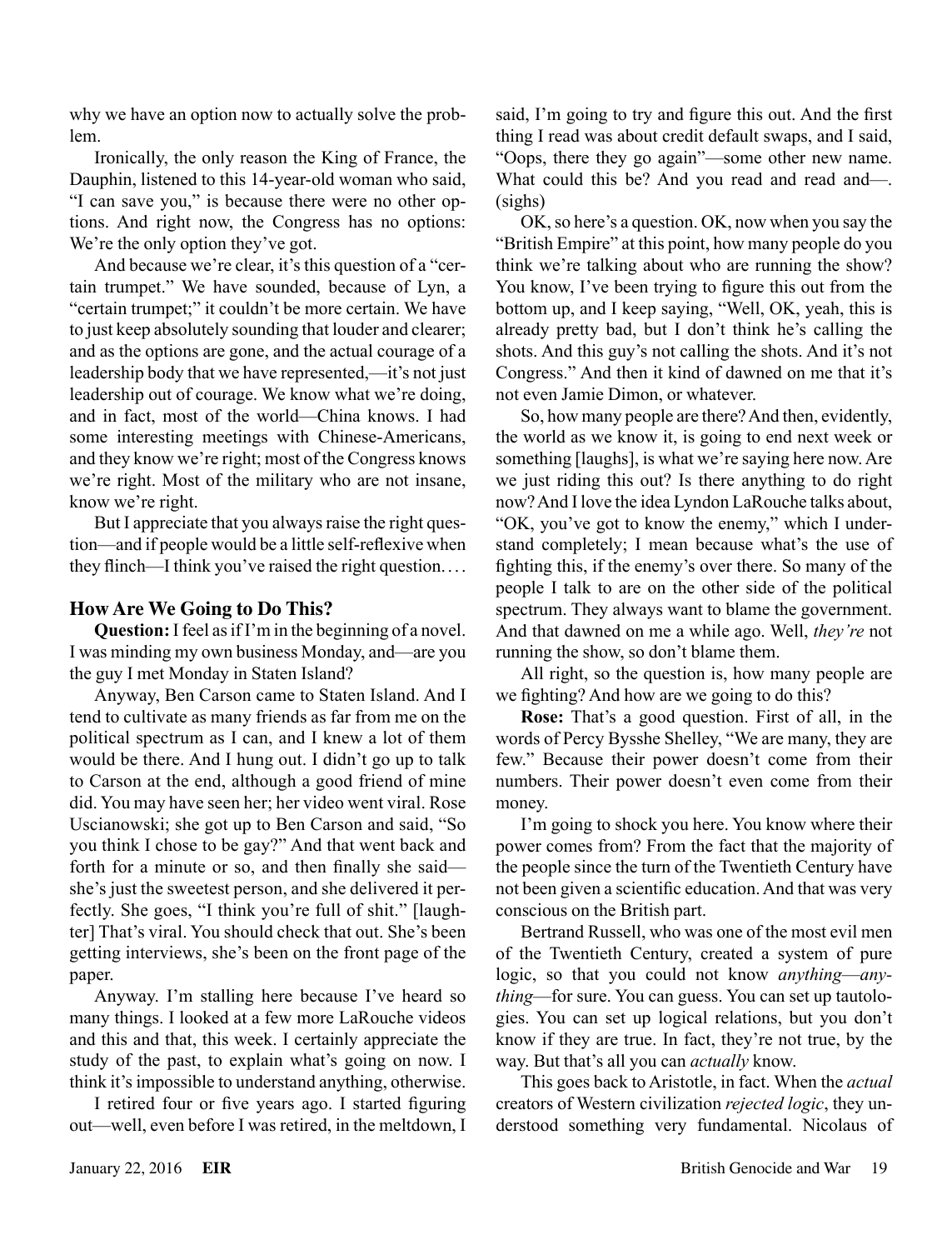Cusa—of course, you've never heard of him, I'm sure of it—who was the actual founder of modern civilization. And what he absolutely, fundamentally attacked, was the idea that logic tells you anything. Because logic is tied to your senses, the way that you interrelate with things. And you make up constructs.

As opposed to the fact that *there is in the Universe itself*, which Vladimir Vernadsky proved conclusively, there is a

creative principle; that the Biosphere itself is an actual emanation from something higher.

Life itself is not a logical phenomenon. You cannot describe anything real from logic. There is a higher principle: That principle is what human beings can uniquely access. And as we uniquely access this, we actually create higher energy flux densities by accessing these higher principles; higher energy flux densities, such that we can solve the problems of increased population, the problems of poverty, the problems of lack of sanitation, the problems of infrastructure, things that we need to solve.

Education doesn't come from logic! This comes from a commitment to the future of mankind. And we as individuals have unique capabilities, absolutely unique capabilities, which the British *hate—they're fearful of it.*

#### **The Columbus Principle**

That leads to the importance of the culture question. So, in the words of Schiller, we have "to dare to be wise." And our movement is unleashing—particularly in this Manhattan area—that quality of mind, the excitement to be human, the excitement for a future.

I'll tell you something that was really exciting for me yesterday. I had a meeting yesterday with Lynn





*Toscanelli's map, produced in 1474. The correct outline of North America is shown in light blue tint.*

*A portrait of a man said to be Christopher Columbus, by Sebastiano del Piombo.*

Yen, who's the head of a group called the Foundation for the Revival of Classical Culture. And she means it, by the way. This is not just a word. So she was taking these young violinists, very talented, young violinists—and you can make comments that they play too fast—and a very young pianist—18 years old. And she was touring them through the Bronx, I believe, or Brooklyn, whatever, to play for these 11 year-olds and 12 year-olds. And they were on fire! "You mean I can do this? You mean I can actually do this kind of thing?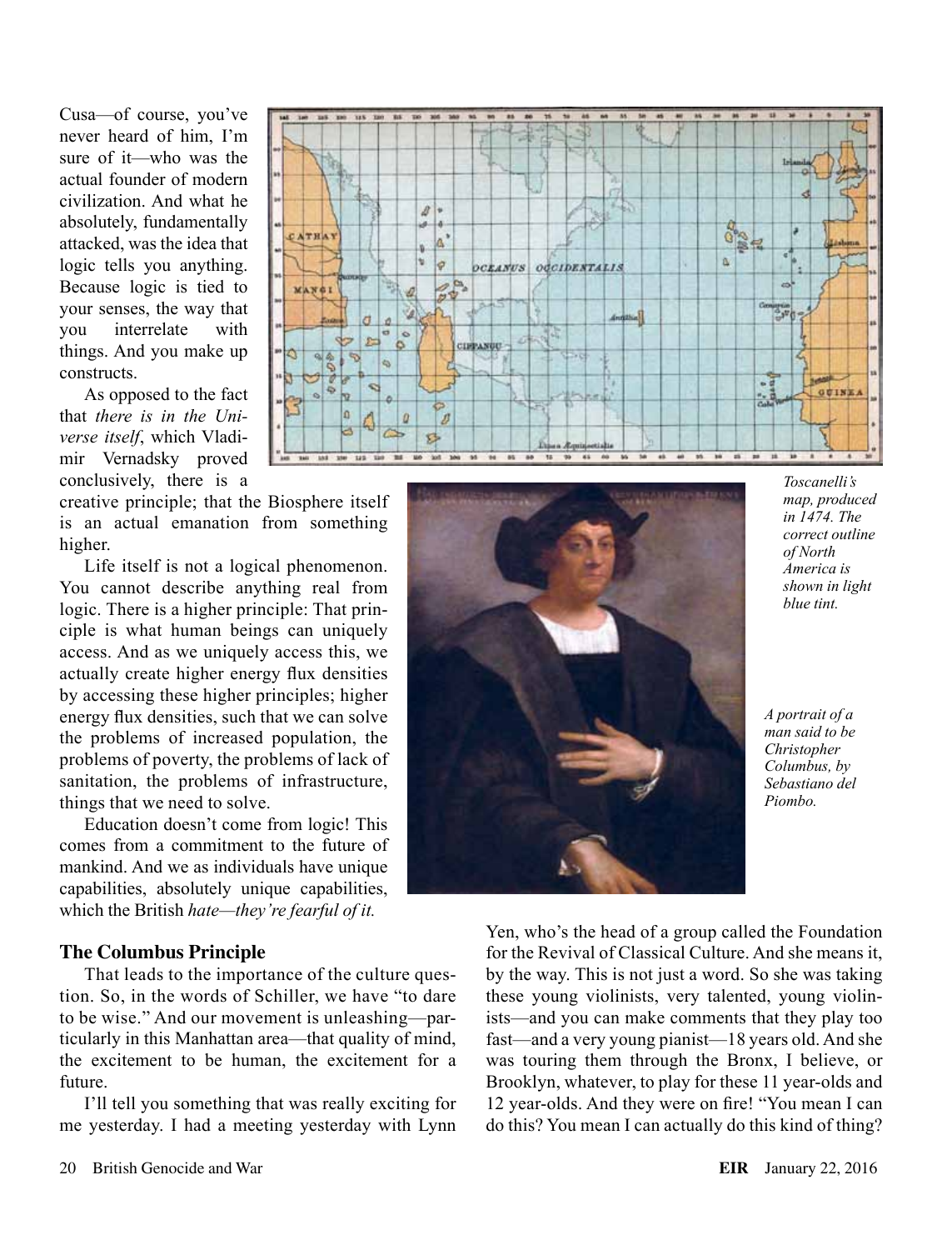What the hell am I doing with this other stuff?" [Laughs]

So, as humans, we will respond. But you need a human leadership group, which we are, to give people access to that quality of humanity.

I tell you, they're not that bright, our enemies. They're not that bright, and they're not that many! Let me just say it. The Chinese leadership has 1.6-1.7 billion at this point. But what we need in the United States and the trans-Atlantic system is a leadership that is prepared to give people access to this quality of humanity. That's my answer.

**Question:** [Elliott Greenspan] Yes, my intelligence sources tell me, Gerry, that you were preparing an *EIR* article on what you call "the Columbus Principle." Could you give us a preview of that, some conception of what you're working on? And how that relates to what LaRouche has been emphasizing, the attack on the Renaissance, etc. in the second half of the Fifteenth Century, in that period?

**Rose:** In fact, what inspired me to think about this, was a question that was asked here in the New York meeting. And I think Roger was the one who asked the question, and LaRouche said, "But you forgot about the Columbus Principle." And this was a complete discontinuity, as you know; you've been to these meetings; he introduced a complete discontinuity.

And most people think, or have been told, that the Renaissance is some,—you know, in the survey courses which I've had, it's always about art and—Italian art, really. And in fact, I've taken the period from Joan of Arc to Columbus, and what I've done and established which Lyn has said, but I've actually documented it—is that there was a total upheaval in the previous system of thought. It was not just Nicholas of Cusa, who really is a seminal figure. What he did with what's called logic, and Aristotelianism, was a complete—

Can you imagine? He was a cardinal in the Catholic Church, and a very prominent cardinal in the Catholic Church. Now I've read at least 1,100 pages of his, out of 1,400; I've 300 more to go. And these are different dialogues, 20, 30, 40 dialogues. He didn't mention the word "sin" once! This is a Catholic cardinal, who writes 1,100 pages, and he doesn't mention the word "sin."

What he establishes, really—in the most extraordinary depth in history—is that to access your human identity is not to *negate* sin, but that you can overcome sin, become perfect in some sense, if you understand that impulse which comes from the Universe itself. The impulse to be human, to be creative, comes from the Universe itself, and he defines—at least over 1,100 pages, and I'm sure it gets better,—I've got 300 pages more to go, and I'm sure it gets better; but what he defines, which is what I'm going to go through at some point, is, since you cannot directly cognize the Universe, you can't directly get outside the Universe and see it; you can't do that. Otherwise, it wouldn't be the Universe, for instance.

What you can do through the concept of metaphor, which is fundamental to Classical art, is develop the imagination, as our friend said here. The development of imagination is the development of the capacity to understand that which is, as he said, "ineffable." In other words, you can't say it, but you can evoke it. You can evoke a power of what we call "imagination" to define the future, which was not embedded in the logic in the lower levels of thinking.

And by evoking that, Cusa creates, as does Kepler, as does Leonardo da Vinci, and even before there were intimations of that with Brunelleschi and others, but he redefines the whole question; there was the greatest effluence of *genius, in the history of mankind, in every sector*. Including—and this is where the shocker lies in what I will define—including three nation-states which evolve from this idea of man: Louis XI of France, and he was inspired by Jeanne d'Arc; Henry VII of England. Then, around Leonardo da Vinci, Machiavelli, and Amerigo Vespucci, Paolo Toscanelli, they launched a project to get off the European continent because it is too corrupt, to find a new continent. And they actually had the maps to do it! And they gave it to Columbus.

And therefore, this continent was a project, or the Columbus principle was a project, of the explosion of genius. We found this continent, and the implications, when Columbus actually landed in a New World, and proved that everybody's idea of the planet was wrong, everybody's idea was wrong! The excitement of discovery created navigation, created new ships, created a whole new way of thinking about the Universe and man. And "it had legs," as they say; it had real staying power. Because it was real.

Columbus discovered it, created it. and it's an amazing story, really. So that's what I intend to do with this project.